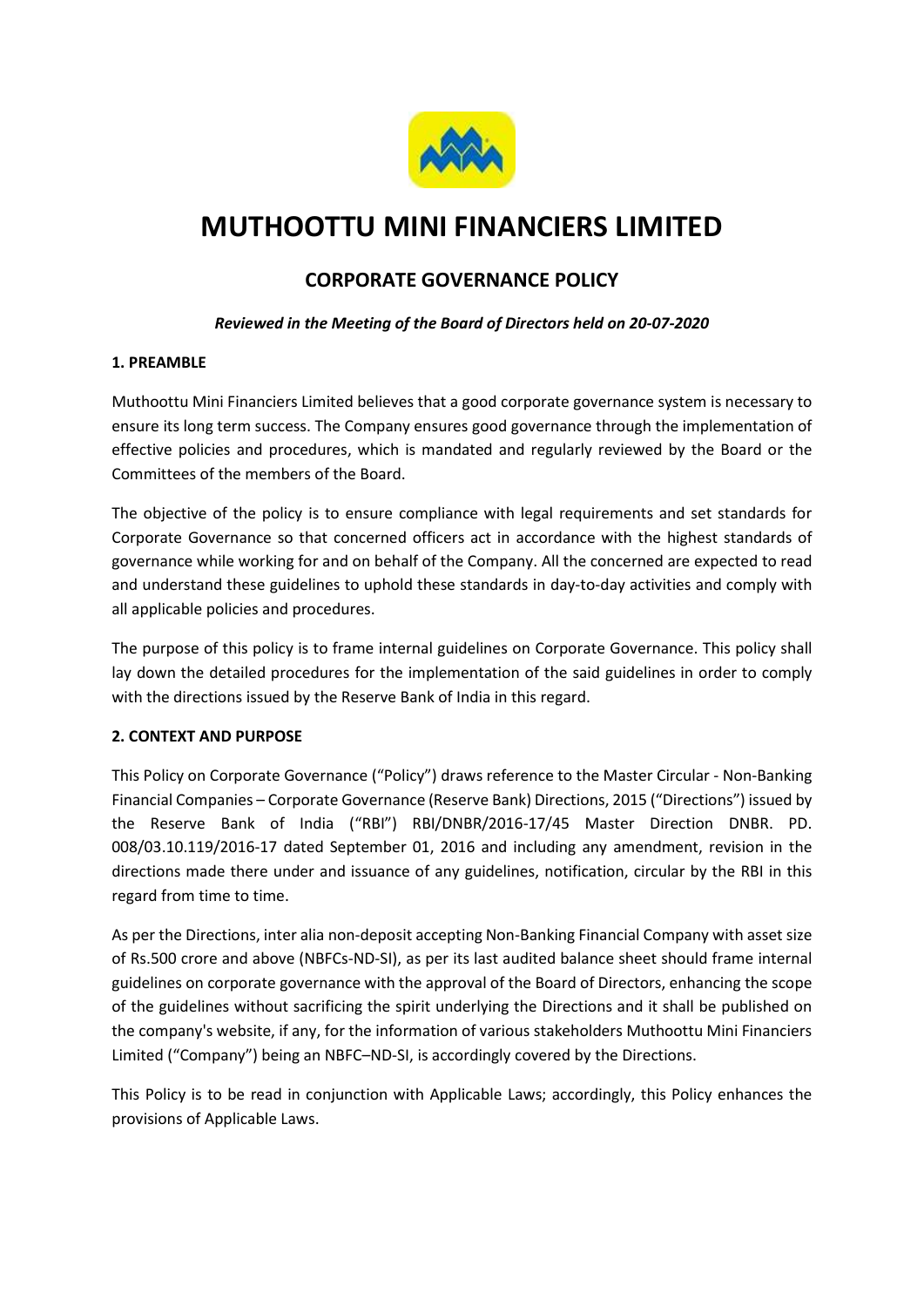#### 3. DEFINITIONS

In this Policy, unless the context otherwise requires:

a) "Applicable Laws" means the Companies Act, 2013 and the rules made there under, Master Circular -Non-Banking Financial Companies – Corporate Governance (Reserve Bank) Directions, 2015, Listing Agreement for Debt Securities, applicable Secretarial Standards issued by The Institute of Company Secretaries of India from time to time and includes any other statute, law, standards, regulations or other governmental instruction relating to Corporate Governance Guidelines.

b) "Audit Committee" means the Audit Committee formed under Section 177 of the Companies Act, 2013, as well as such Committee of the Board formed for the purpose of adherence to this Policy in accordance with the Directions.

c) "Board of Directors" or "Board" means the collective body of the directors of the Company;

 d) "Chief Financial Officer" means chief financial officer as defined in Section 2(18) of Companies Act, 2013 or any modification or re-enactment made there under for the time being in force.

e) "Company" means Muthoottu Mini Financiers Limited

f) "Committees" means Committees of Board of Directors constituted by virtue of Directions 2016 or other Applicable Laws;

g) "Companies Act, 2013" includes any statutory modification(s), enactment(s) or reenactment(s) thereof for the time being in force;

h) "Company Secretary" means a Company Secretary as defined in Section 2(24) of Companies Act, 2013 or any modification or re-enactment made there under for the time being in force;

i) "Corporate Governance" means a set of relationships between the Company's management, its Board, its shareholders and other stakeholders which provide the structure through which the objectives of the Company are set, and the means of attaining those objectives and monitoring performance. It helps to define the way authority is allocated and the way corporate decisions are arrived at and executed;

 j) "Directions" means Master Circular - Non-Banking Financial Companies - Corporate Governance (Reserve Bank) Directions, 2016 and shall include any amendment thereto;

k) "Director" means a director appointed to the Board of the Company;

 l) "Independent Director" means an independent director defined in Section 2(47) of Companies Act, 2013 or any modification or re-enactment made there under for the time being in force;

 m) "Nomination Committee" means the Nomination & Remuneration Committee ("NRC") formed under Section 178 of the Companies Act, 2013, as well as such Committee of the Board formed for the purpose of adherence to this Policy in accordance with the Directions;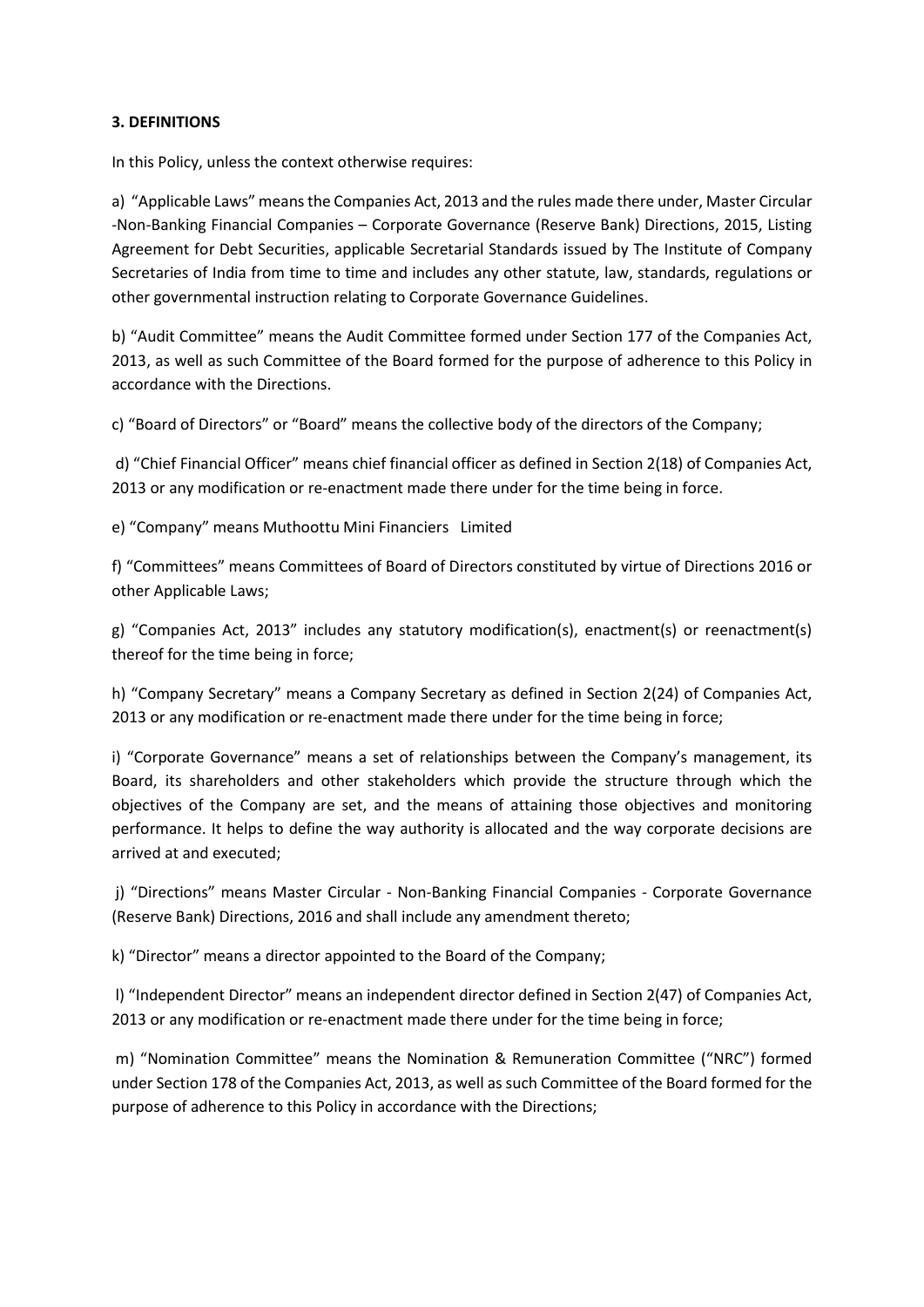n)"Risk management" means the process established to ensure that all material risks and associated risk concentrations are identified, measured, limited, controlled, mitigated and reported on a timely and comprehensive basis;

o) "Risk Management Committee" means the Risk Committee or any such Committee of the Board formed for the purpose of adherence to this Policy in accordance with the Directions;

p) "Senior Management" shall mean personnel of the Company who are members of its core management team excluding the Board of Directors. This would also include all members of management one level below the executive directors including all functional heads and Key Managerial Personnel (KMPs) as defined under the Companies Act, 2013.

#### 4. GUIDELINES ON CORPORATE GOVERNANCE

In pursuance of the guidelines issued by the Reserve Bank of India, the Company has framed the following internal guidelines on Corporate Governance.

#### 5. BOARD OF DIRECTORS

The Board shall be responsible for exercising its business judgments to act in what it reasonably believes to be in the best interests of the Company and its shareholders. The Board of Directors along with its constituted Committees shall provide direction and guidance for the Company and shall further supervise and review the performance of the Company.

As the Directors occupy fiduciary position, they shall attend and actively participate in Board and its Committee meetings thereof, on which they serve, and shall properly, discharge their responsibilities.

The Board shall be responsible for overall compliance with the Corporate Governance of the Company and oversee the business affairs including responsibility for the Company's business strategy and financial soundness, key personnel decisions, internal organization and governance structure and practices, Risk Management and compliance obligations and in doing so the Board must act honestly, in good faith and in the best interests of the Company.

The Board should ensure that the Company's organizational structure enables the Board and Senior Management to carry out their responsibilities and facilitates effective decision making and good governance. This includes clearly laying out the key responsibilities and authorities of the Board itself, of Senior Management and of those responsible for the control functions.

The Board should actively engage in the major matters of the Company and keep up with material changes in the Company's business and the external environment as well as act in a timely manner to protect the long-term interests of the Company.

The Board should ensure that transactions with related parties are reviewed to assess risk and are subject to appropriate resolutions/approval, as required under various applicable laws and that corporate or business resources of the Company are not misappropriated or misapplied. The Board should review this Policy periodically so that it remains appropriate in the light of material changes in regulatory requirement with respect to the Company's size, complexity, geographic reach, business strategy, market and best governance practices.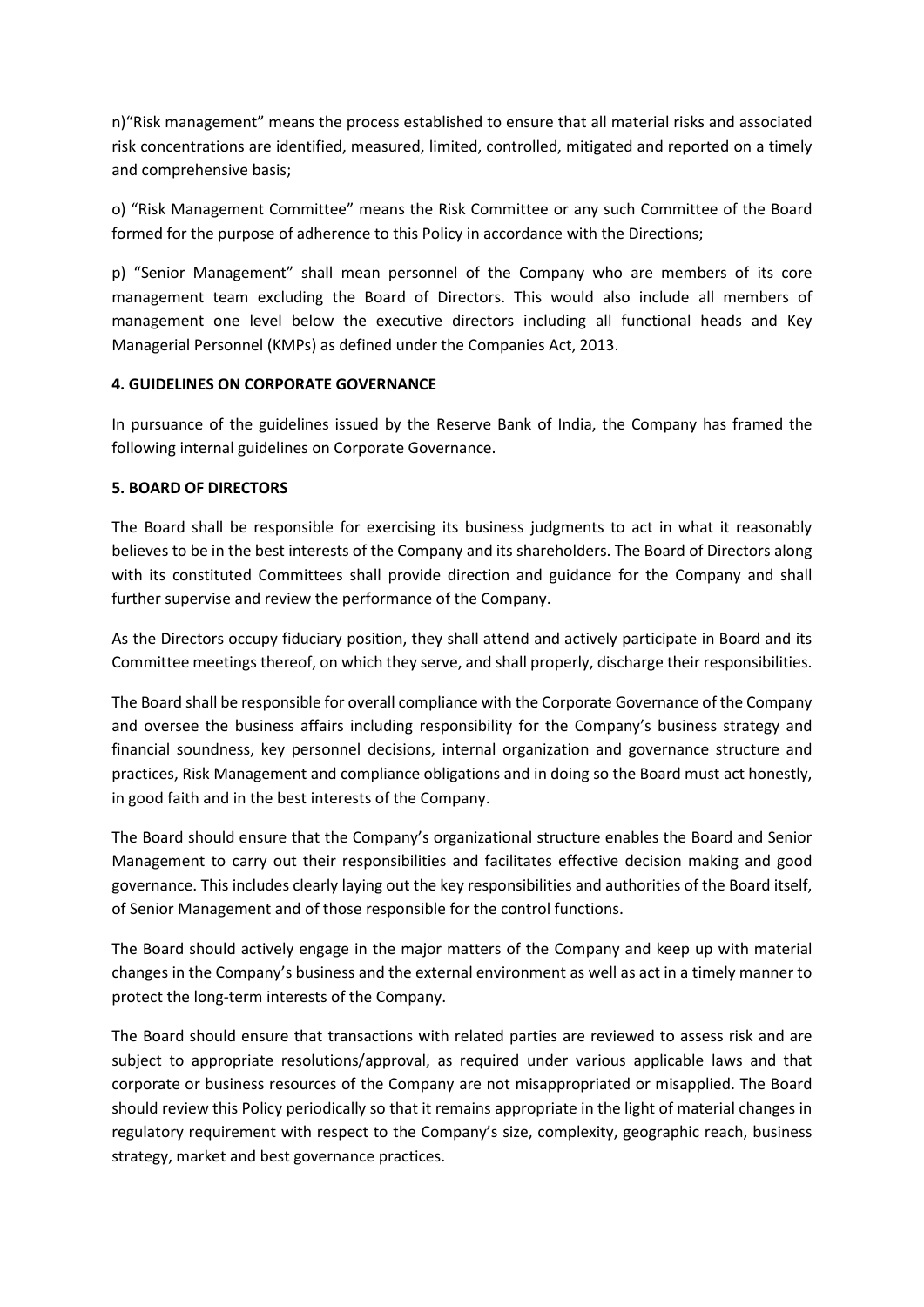#### Corporate Culture and values

In order to promote sound corporate culture and values, the Board should ensure the following:

 1. setting and adhering to corporate values for itself, Senior Management and other employees that create expectations that all business should be conducted in a legal and ethical manner;

2. promoting risk awareness within a strong risk culture, conveying the Board's expectation that it does not support excessive risk-taking and that all employees are responsible for helping ensure that the Company operates within the agreed risk appetite and risk limits;

3. ensuring that appropriate steps are taken to communicate throughout the Company the corporate values, professional standards or Code of Conduct it sets, together with supporting policies;

4. employees should be encouraged and able to communicate, confidentially and without the risk of victimization, legitimate concerns about illegal, unethical or questionable practices. This will be facilitated through the existing Whistle Blower Policy including any modification(s) or revision(s) thereto.

# Oversight of senior management

The Board should delegate proper authority to the Executive Directors who are responsible for the day to day affairs of the Company to oversee the Senior Management who should hold members of Senior Management accountable for their actions and enumerate the consequences if those actions are not aligned with the Board's performance expectations.

 This includes adhering to the Company's values, risk appetite and risk culture, regardless of financial gain or loss to the Company. In doing so, the Board should through the Executive Directors:

1. Monitor that Senior Management's actions are consistent with the strategies and policies approved by the Board;

2. Meet regularly with Senior Management;

3. Interrogate and critically review reply and information provided by Senior Management;

4. Ensure that Senior Management's knowledge and expertise remain appropriate given the nature of the business and the Company's risk profile;

5. Ensure that appropriate succession plans are in place for Senior Management positions.

# Size of the Board

The Board's strength shall be as per the limits specified in the Companies Act, 2013 and the Articles of Association of the Company

# Board Composition

The Board shall have an optimum combination of Executive, Non-executive and Independent Directors in line with the requirements of the provisions of the Companies Act, 2013 and other Applicable Laws and the Articles of Association of the Company.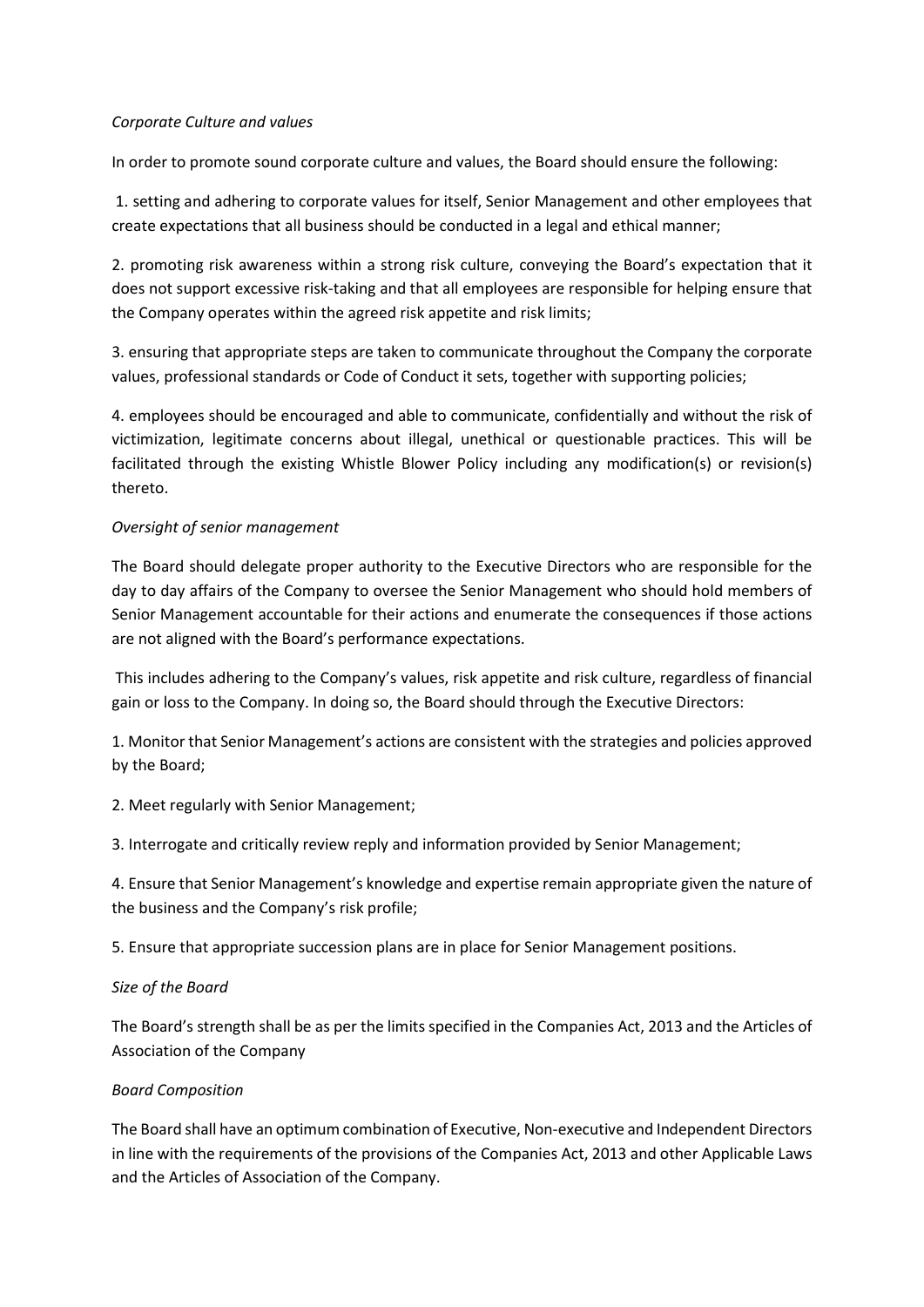#### Board Meetings and Quorum

The Board Meetings of the Company shall be held as per the requirements prescribed under the Companies Act, 2013, other Applicable Laws, Articles of Association and as decided by the Board of Directors. The meetings of the Board shall generally be held at the Company's Head office unless otherwise decided by the Board of Directors. The dates of the meetings shall be fixed well in advance. The quorum shall be as per the requirements of the Companies Act, 2013, other Applicable Laws and Articles of Association of the Company.

 Important decisions of the Board may also be taken through Circular Resolution in compliance with the provisions of the Companies Act, 2013.

#### Information to be placed before Board and its Committees

To enable the Board members to discharge their responsibilities effectively and take informed decisions, detailed agenda papers, with explanations on each item, shall be sent to each Director well in advance of the Board and its Committee meetings as per Companies Act, 2013, other Applicable Laws and Articles of Association of the Company. All the items on the agenda shall be discussed in detail, during the Board and its Committee meetings. The Board members shall have complete access to any information, within the Company. At the meetings, the Board members shall be provided with all the relevant information on important matters affecting the working of the Company as well as the related details that require deliberation by the members of the Board.

#### Agenda for the Meeting

The agenda for the Board and its Committee meetings shall be sent to the Board members and the Committee members respectively within a reasonable period of time prior to the Meeting as per Companies Act, 2013 and other Applicable Laws. Each Board member and Committee member as the case may be is free to suggest inclusion of items in the agenda. With the permission of the Chair, each Board member and Committee member as the case may be is free to raise any matter(s) that is/are not on the agenda of the Board and the Committee Meeting respectively and any other matter can be placed for discussion unless there are any regulatory restrictions. However, with reference to any sensitive matter on the agenda, relevant information can be made available only at the time of the Board Meeting or the Committee meeting as the case may be.

#### Attendance at Board Meetings

The Directors shall strive to attend all meetings of the Board and its Committees where they are members. In case a Director is unable to attend specific Board Meeting or its Committees where they are members, he or she shall obtain leave of absence from the Board or the Committee as the case may be.

#### **Minutes**

The minutes of all meetings of the Board and the Committees shall be circulated to the Board and the Committee respectively and shall be noted in the consequent Board Meeting and Committee meeting respectively as per Companies Act, 2013 and other Applicable Laws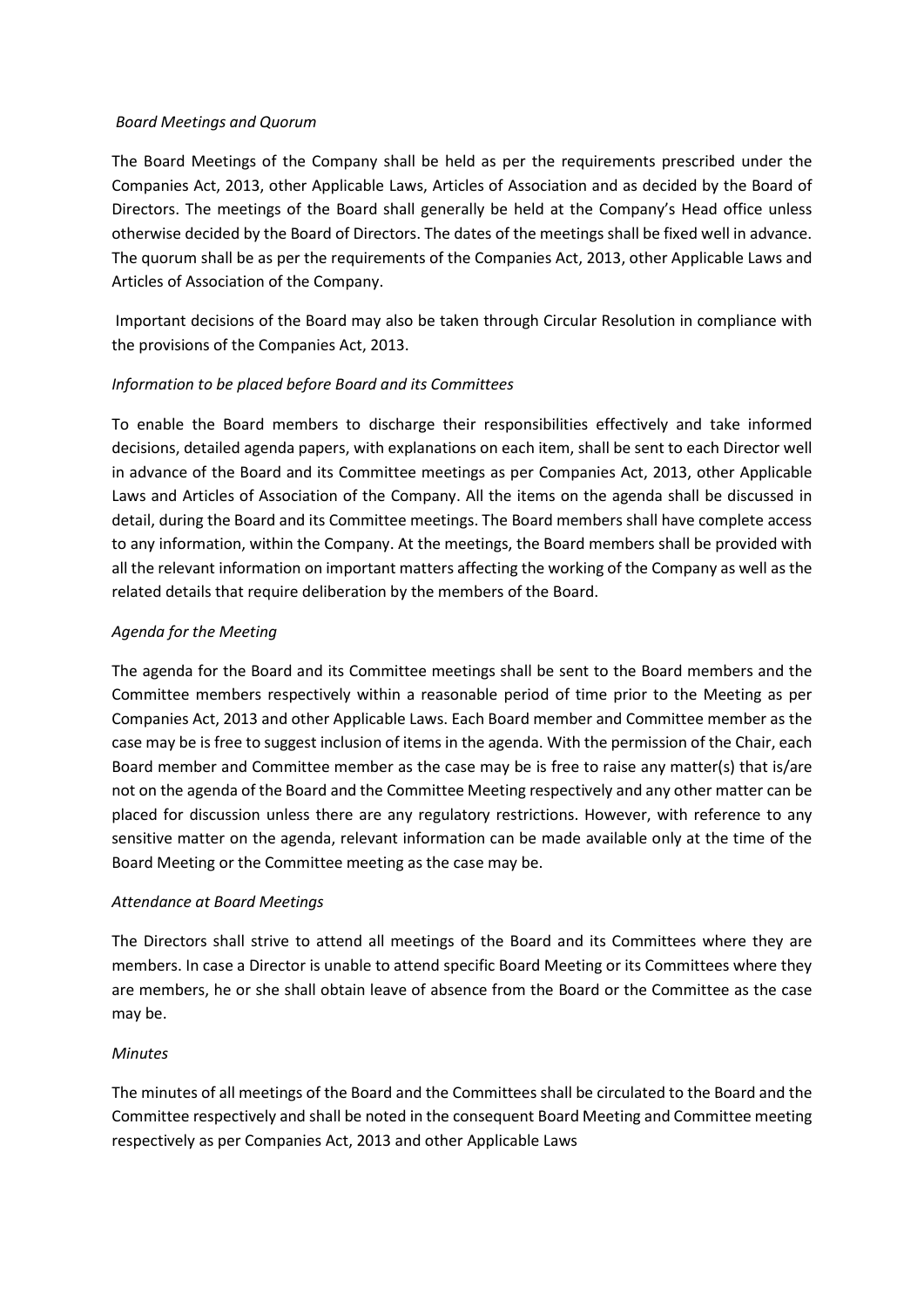#### 6. BOARD COMMITTEES

In order to focus on the critical functions of the Company, the Board may constitute such Committees as and when required to ensure smooth functioning of the Company. The Board shall have the following Committees mandatorily: -

#### Audit Committee:

The Audit Committee is constituted by the Company as required under Section 177 of the Companies Act, 2013 and shall also be the Audit Committee for the purposes of Master Direction - Non-Banking Financial Company - Systemically Important Non-Deposit taking Company and Deposit taking Company (Reserve Bank) Directions, 2016 .

The Audit Committee shall ensure that an Information System (IS) Audit of the internal systems and processes is conducted at least once in a year to assess operational risks faced by the Company.

Risk Management Committee :

To manage the integrated risk, the Company has constituted a Risk Management Committee, comprising of three Directors. This Committee is besides the Risk Management Committee at the senior Management level, which reports to the Board consisting of Managing Director and heads of various risk verticals and the same shall be responsible for evaluating the overall risks faced by the NBFC including liquidity risk Asset Liability Management Committee.

Nomination and Remuneration Committee :

The Nomination Committee is constituted as per provisions laid down in Section 178 of the Companies Act, 2013. Nomination Committee shall also ensure 'fit and proper' status of proposed/ existing directors as contained in Annexure IX to the Master Direction - Non-Banking Financial Company - Systemically Important Non-Deposit taking Company and Deposit taking Company (Reserve Bank) 3 Directions, 2016.

#### Debenture Committee:

The Debenture Committee, shall be a sub -committee of the Board with 3 Directors and one of them shall be an independent Director. The Committee shall meet to decide on issue of the offer letters /allotment of debentures for public and private placements and for all matters in connection with issue and listing of Non- convertible Debentures

Corporate Social Responsibility (CSR) Committee:

The CSR committee is constituted as per provisions of Section 135 of companies Act and at the first meeting of each financial year shall identify the activities in which the Company proposes to spend its CSR

Stakeholder's Relationship Committee :

The Stakeholders relationship Committee is constituted as per the provisions of section 178(5) of the Companies act 2013, which shall redress grievance of the security holders not resolved at the Management/RTA level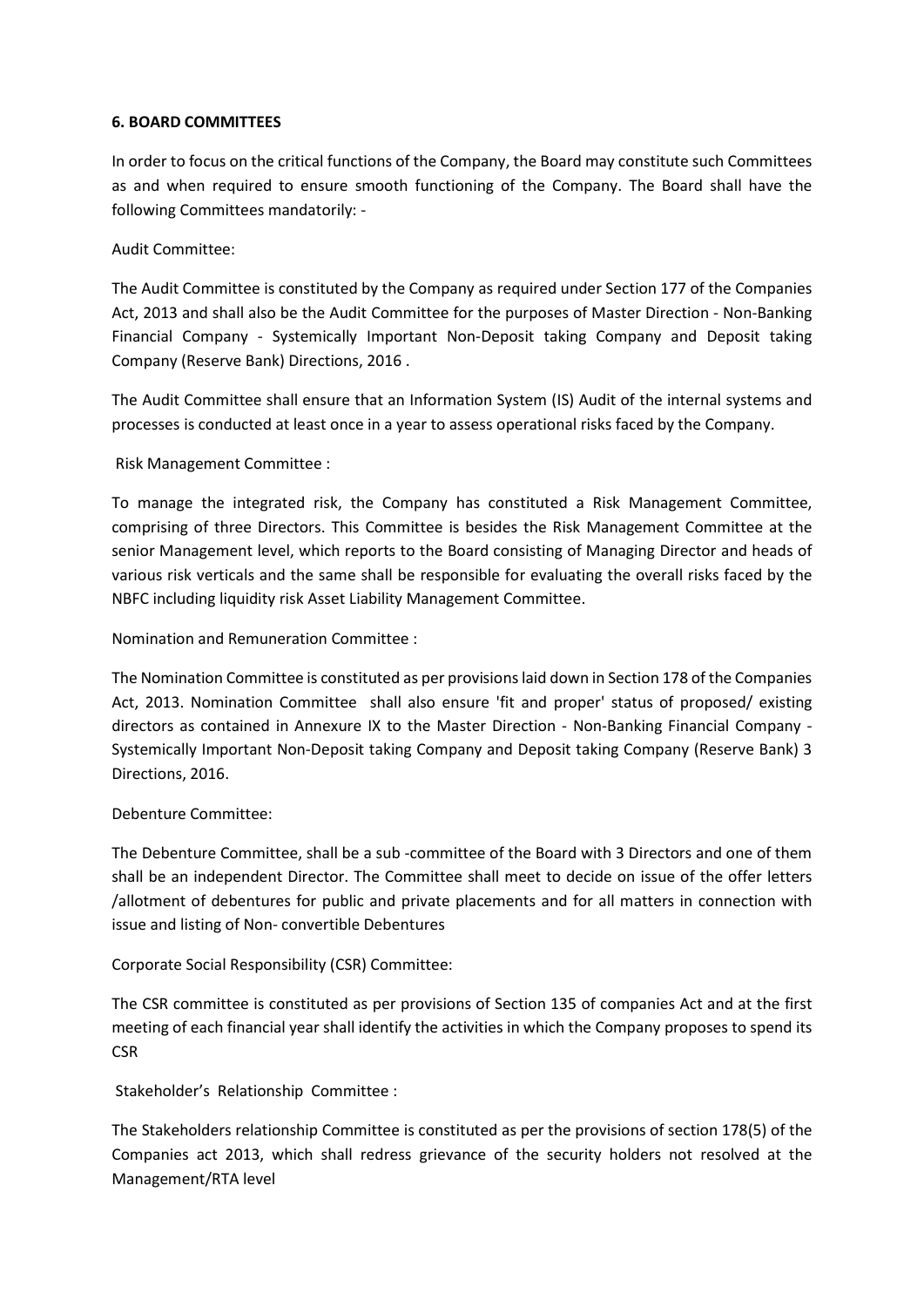Details of the various Board Committees:

The Terms of Reference, Composition, Meetings, Quorum, Minutes and Role of the Audit Committee, Nomination and Remuneration Committee, Risk Committee, ALM Committee, Corporate Social Responsibility Committee and Stakeholders Relationship Committee shall be as decided by the Board of Directors from time to time subject to provisions contained in the Direction, relevant provisions of the Companies Act, 2013 and other Applicable Laws applicable to the Company. The Audit Committee must ensure that an Information System Audit of the internal systems and processes is conducted at least once in two years to assess operational risks faced by the Company. The Audit Committee also oversees the Vigil Mechanism of the Company

Apart from the above Committees, the Board shall constitute such other Committees as may be deemed fit by it and, if required by any applicable law.

# 7. FIT AND PROPER CRITERIA FOR DIRECTORS

The Company shall determine the 'fit and proper' criteria at the time of appointment of Directors and on a continuing basis. The Nomination and Remuneration Committee shall review the appointment/re-appointment of Directors considering their qualifications, expertise, track record, integrity and other 'fit and proper' criteria. The Nomination and Remuneration Committee should obtain such declarations/undertakings, deed of covenant from the Directors and ensure furnishing such statement and certificates as may be prescribed by the Policy for determining Fit and Proper Criteria in line with the Guidelines issued by the RBI for the time being in force.

 A quarterly statement on change of Directors (certified by the Auditors of the Company wherever required) and a certificate by the Managing Director of the Company certifying that 'fit and proper' criteria in selection of Directors has been followed by the Company should be furnished to the Regional Office of the RBI in terms of the Guidelines issued by the RBI for the time being in force.

# 8. DISCLOSURE IN THE FINANCIAL STATEMENTS

In addition to the disclosures required to be made as per the Applicable Laws, the Company shall make additional disclosures mandated under Annexure XIV of the RBI Master Direction DNBR. PD. 008/03.10.119/2016-17 September 01, 2016 and all amendments thereto as notes in the annual financial statements in terms of the RBI Directions.

# 9. APPOINTMENT AND ROTATION OF STATUTORY AUDITORS/AUDIT PARTNER(S)

Subject to the provisions contained in the Companies Act, 2013, the Auditors of the Company shall be appointed with the approval of the Shareholders at the Annual General Meeting as recommended by the Board of Directors of the Company based on the recommendation of the Audit Committee of the Company.

The Auditors can be appointed for two terms with a maximum period of 3 years for each term.

The Company shall also comply with the RBI guidelines and provisions of the Companies Act, 2013 regarding rotation of partners of the Firm conducting Statutory Audit from time to time. As contained in the Directions, presently the Company is required to rotate the partner of the Chartered Accountant